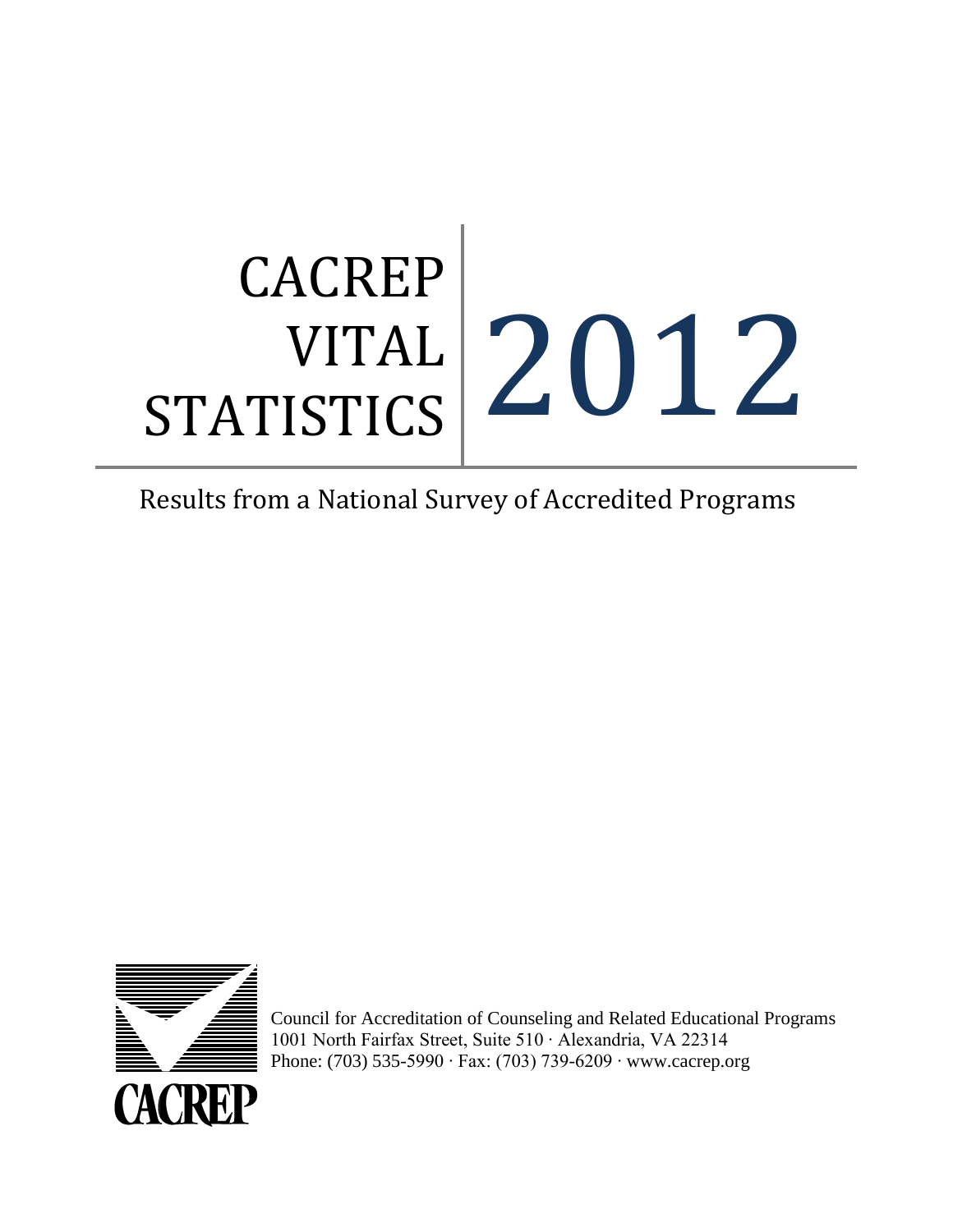Published in July 2013

The following reference citation is based on APA Publication Manual  $(6<sup>th</sup>$  ed.) guidelines and is recommended for use when citing this report:

Council for Accreditation of Counseling and Related Educational Programs. (2013). *CACREP vital statistics 2012: Results from a national survey of accredited programs*. Alexandria, VA: Author.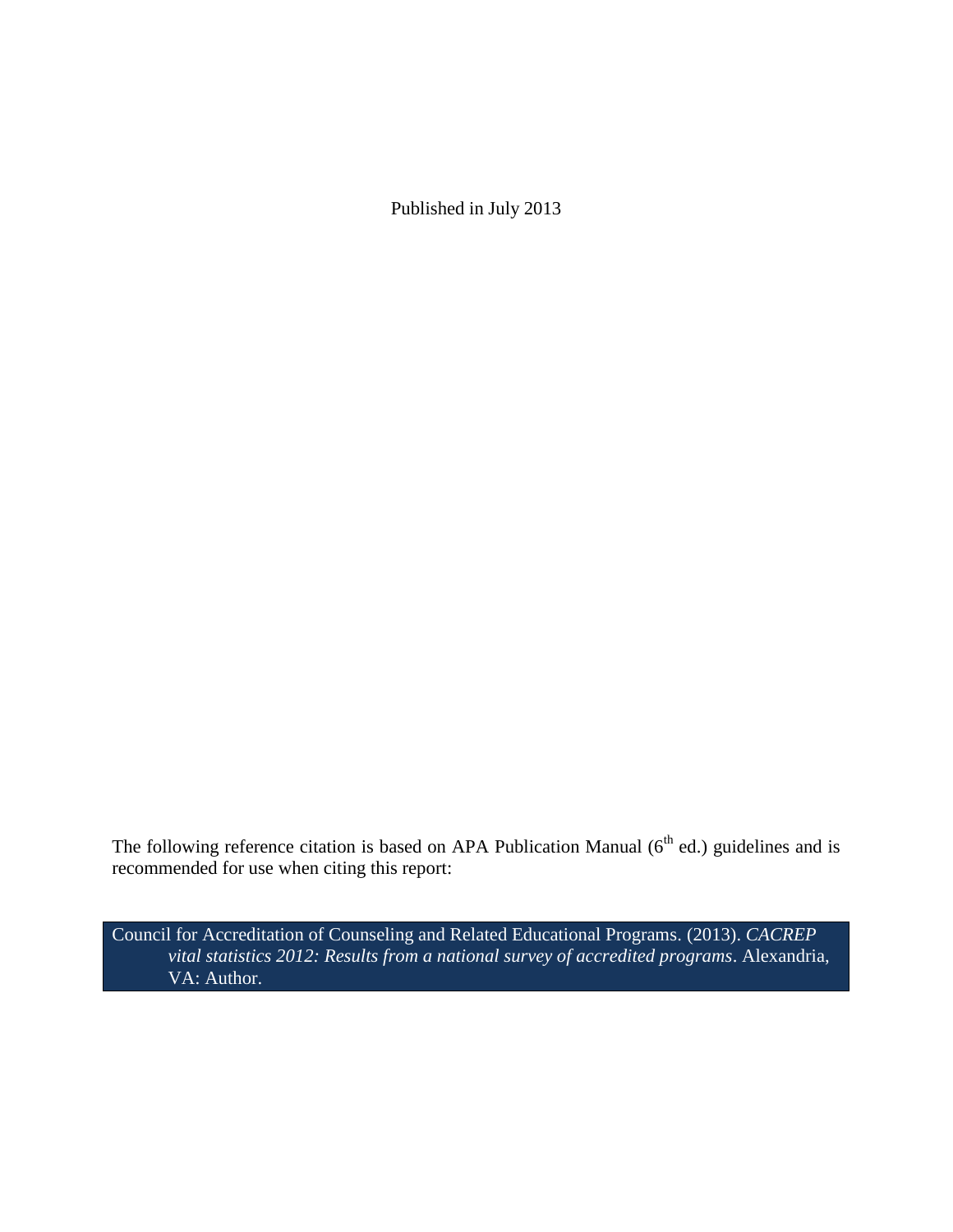# **TABLE OF CONTENTS**

| FIGURE 1 - Types of Institutions Offering CACREP-accredited Programs<br>TABLE 1 - Institutions with CACREP Programs by ACES Regions                                                                                                                              |
|------------------------------------------------------------------------------------------------------------------------------------------------------------------------------------------------------------------------------------------------------------------|
| <b>CACREP PROGRAM AREAS </b>                                                                                                                                                                                                                                     |
| TABLE 2 - Program Area Data<br>TABLE 3 - Program Area Averages                                                                                                                                                                                                   |
| <b>CACREP STUDENTS</b>                                                                                                                                                                                                                                           |
| TABLE 4 - Student Information by Level<br><b>TABLE 5 - Masters Student Demographics</b><br><b>TABLE 6 - Doctoral Student Demographics</b><br><b>TABLE 7 - All Student Demographics</b><br>FIGURE 2 - Students by Gender<br>FIGURE 3 - Students with Disabilities |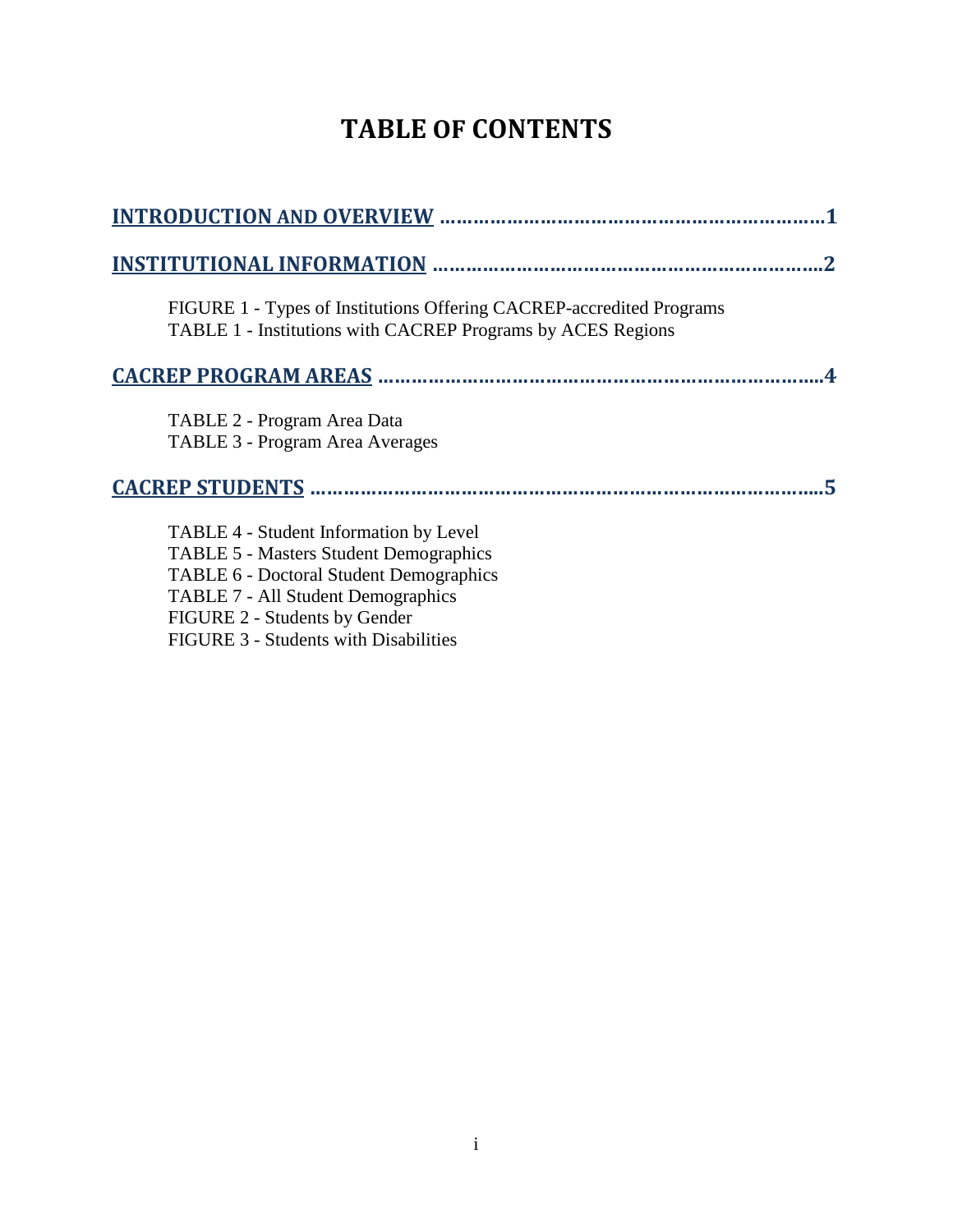# **CACREP VITAL STATISTICS 2012:**

# **Results from a National Survey of Accredited Programs**

# **INTRODUCTION AND OVERVIEW**

CACREP has collected essential information from its accredited counseling programs on an annual basis since the early 1990s. Before the invention of the Internet, CACREP mailed a paper form to accredited programs each year asking them to provide basic programmatic information as well as updates regarding changes in leadership or contact information. This yearly form has evolved over time and today it is known as the CACREP Vital Statistics Survey.

In recent years, the CACREP Vital Statistics Survey has been used for collecting more detailed program information and soliciting feedback from accredited programs on current issues. The results of this survey are used in reporting to government agencies, professional organizations, and even individual researchers who contact the CACREP office. The survey results are also used by the CACREP Board of Directors and staff to help improve the services provided to accredited programs.

The Vital Statistics Survey underwent a number of changes in 2012, including the transition from a paper-pencil format to an online survey. CACREP program liaisons are charged with reporting data on the Vital Statistics Survey for the academic year, including the summer, fall, and spring academic terms. Thus, the 2012 CACREP Vital Statistics Survey collected program data reflective of Summer 2011 through Spring 2012; the results of which are included in this report. CACREP intends to use the results from the 2012 Vital Statistics Survey as a baseline for programmatic information. This data will be used each year to monitor changes and emerging trends as future Vital Statistics Surveys are collected.

The purpose of this report is to make the results of the 2012 CACREP Vital Statistics Survey available to CACREP-accredited programs, state and federal government agencies, counseling licensure/certification entities, counseling researchers, and other stakeholders within the counseling profession as well as the general public. Data concerning CACREP programs, program areas, and students are presented along with brief narratives as appropriate. The information in this Vital Statistics Report offers a unique description of currently accredited counselor education programs—as well as the students they serve— which assists in providing an environmental context that is helpful for understanding counselor preparation in 2012.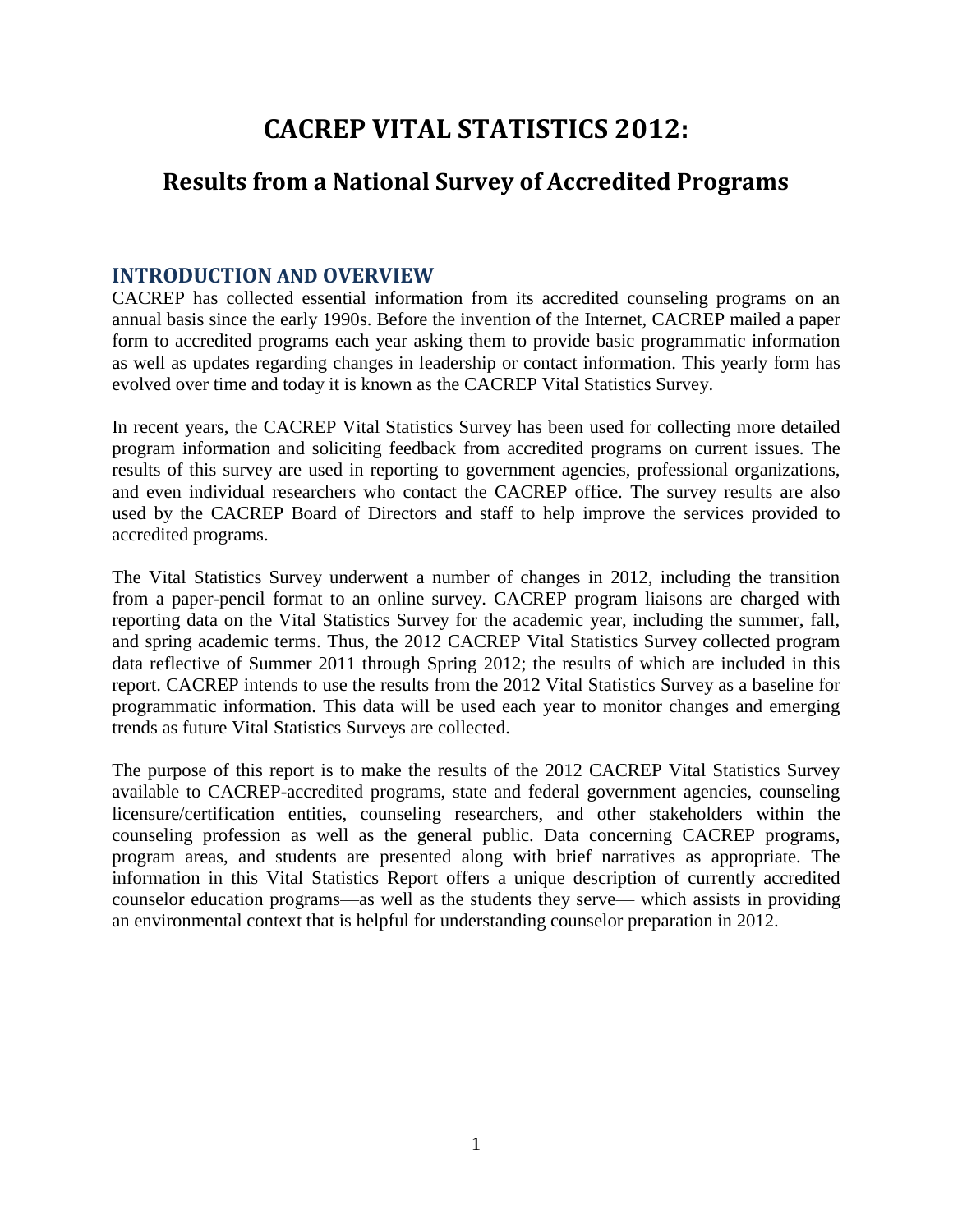# **INSTITUTIONAL INFORMATION**

All graduate counseling programs accredited by CACREP before July 2012 completed the 2012 Vital Statistics Survey. As a result, **262 institutions** offering a total of **600 CACREP-accredited counseling programs** contributed to the data included in this report. Of these:

- 220 institutions' counseling programs are accredited under the 2001 CACREP Standards;
- 36 institutions' counseling programs are accredited under the 2009 Standards; and
- 6 institutions have at least one counseling program area accredited under the 2001 Standards and at least one program area accredited under the 2009 CACREP Standards—

This occasionally happens when a new program is added mid-accreditation cycle. Information reported on the 2012 Vital Statistics Survey regarding institution type and geographic location is provided in the next two subsections.

# INSTITUTION TYPE

One approach to classifying types of post-secondary institutions is based on institutional control. The Common Educational Data Standards (CEDS) developed by the U.S. Department of Education outline two major types of post-secondary institutional control: those that are operated by publically elected or appointed officials (public control) and those that are operated by privately elected or appointed officials and derive their major source of funds from private sources (private control). Institutions are often classified further based on other criteria; for example, for-profit status or religious affiliation.

CACREP accredits programs at all types of post-secondary institutions (see **FIGURE 1**). Using categories set forth by federal guidelines, institutions offering CACREP-accredited counseling programs are broken down as follows: Public (n=185), Private not-for-profit [religious affiliation] (n=44), Private not-for-profit [independent: no religious affiliation] (n=20), and Private for-profit (n=13).



# **FIGURE 1**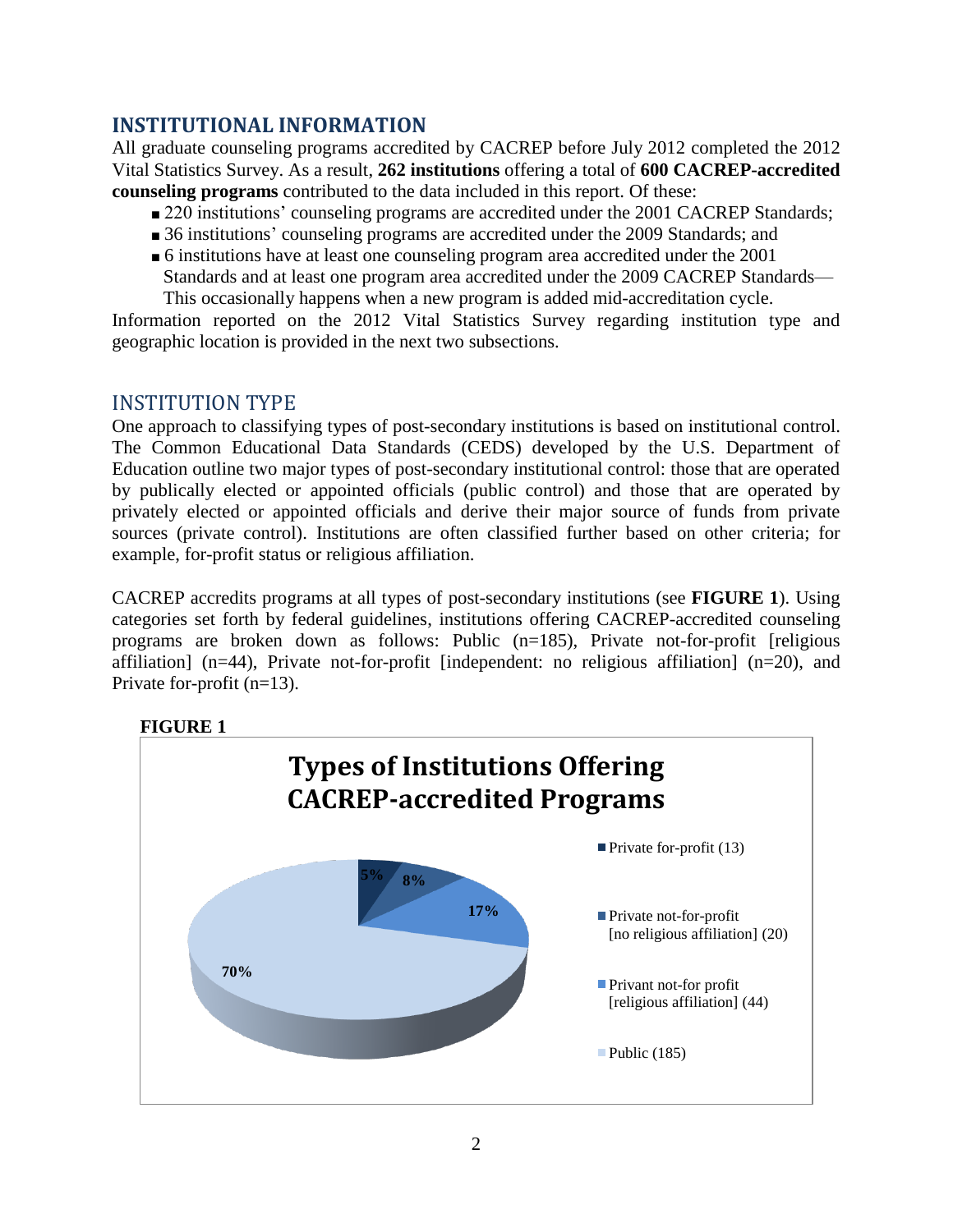## INSTITUTIONS BY ACES REGIONS

According to the 2012 Vital Statistics Survey results, CACREP-accredited programs employ **1,934 full-time faculty members** and are offered by post-secondary institutions located throughout the U.S. as well as Canada and Mexico. To present a clearer picture, these institutions are categorized by their geographic location within the regions designated by the Association for Counselor Education and Supervision (ACES) (see **TABLE 1**). The highest concentration of institutions with CACREP-accredited programs is found in the SACES region (n=104); followed by NCACES (n=68), NARACES (n=48), WACES (n=23), and RMACES (n=17). Two institutions are located outside of the U.S. and do not fall within the boundaries of the ACES regions.

#### **TABLE 1**

| <b>Institutions with CACREP Programs by ACES Regions</b> |                |                      |                |          |         |
|----------------------------------------------------------|----------------|----------------------|----------------|----------|---------|
| <b>ACES</b>                                              | North Atlantic | <b>North Central</b> | Rocky Mountain | Southern | Western |
| <b>Region</b>                                            | (NARACES)      | (NCACES)             | (RMACES)       | (SACES)  | (WACES) |
| Number of<br><b>Institutions</b>                         | 48             | 68                   | 17             | 104      | 23      |
|                                                          |                |                      |                |          |         |

*NOTE.* Two institutions are located outside of the U.S. and do not fall within the boundaries of the ACES regions.

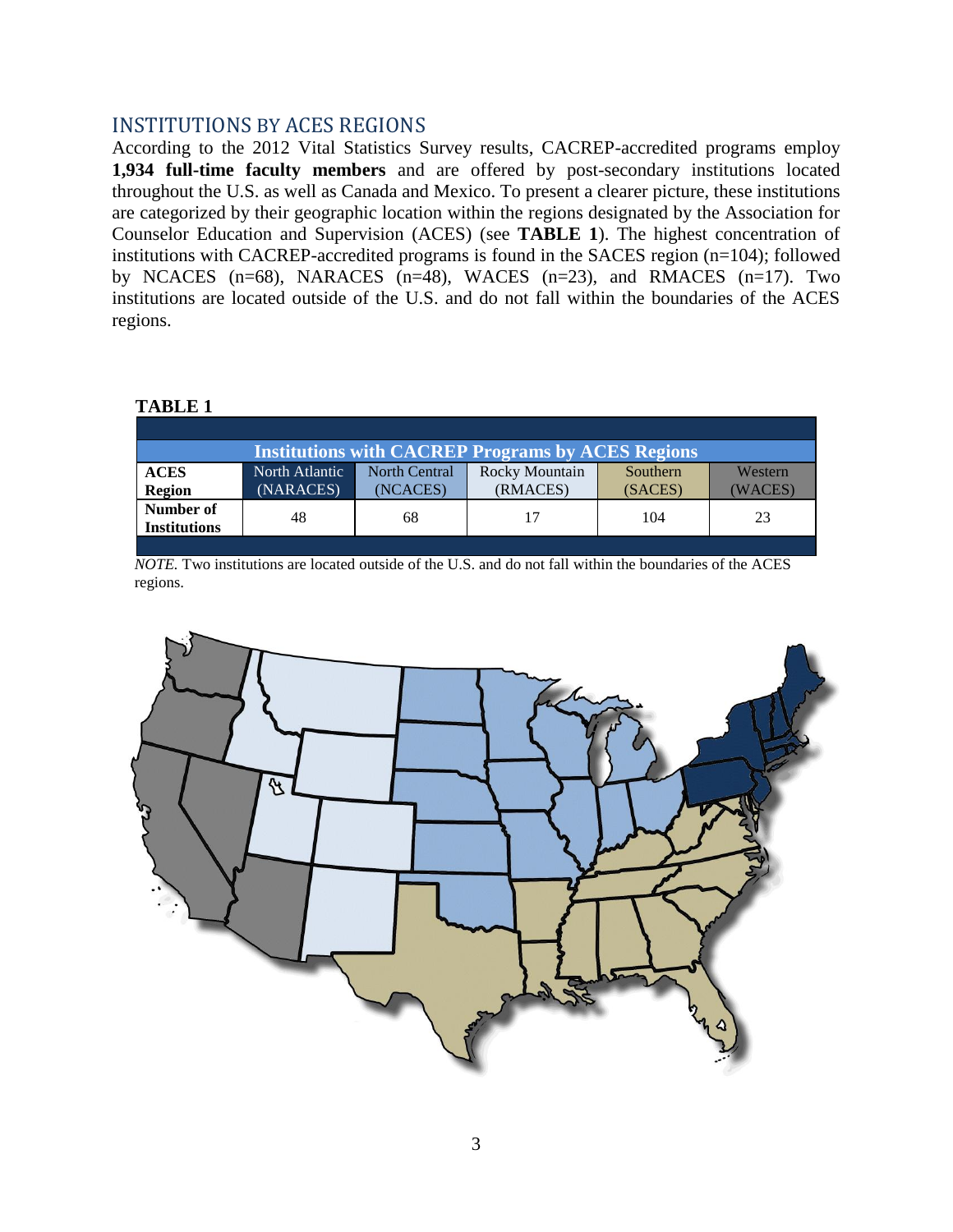## **CACREP PROGRAM AREAS**

The data collected by the Vital Statistics Surveys provide insight into many facets of CACREPaccredited programs. Regarding CACREP program areas, as of the 2012 survey, School Counseling is the program area with the highest number of CACREP-accredited programs (n=218). However, this will likely change in the future as Community Counseling and Mental Health Counseling programs accredited under the 2001 CACREP Standards are combined during their transition into Clinical Mental Health Counseling programs under the 2009 CACREP Standards. Gerontological Counseling has the fewest, with only one accredited program remaining in this program area.

In terms of graduates in the past year (Summer 2011-Spring 2012), School Counseling is the top program area with 3,843 graduates. Community Counseling programs are second, reporting 3,015 graduates over the same time period. School Counseling programs also claimed the largest number of currently enrolled students  $(n=11,042)$ . Five program areas reported significantly lower student enrollments than the other program areas: Student Affairs (n=423), College Counseling (n=179), Career Counseling (n=167), Student Affairs and College Counseling (n=63), and Gerontological Counseling (n=9). **TABLE 2** offers further details on the number of accredited programs, total graduates, and total current student enrollment reported for each program area.

| Program Area Data (2012)                                 |                         |                                                 |       |                                                          |        |
|----------------------------------------------------------|-------------------------|-------------------------------------------------|-------|----------------------------------------------------------|--------|
| <b>CACREP Program Areas</b><br><b>Number of Programs</b> |                         | <b>CACREP Program Areas</b><br><b>Graduates</b> |       | <b>CACREP Program Areas</b><br><b>Student Enrollment</b> |        |
| School                                                   | 218                     | School                                          | 3,843 | School                                                   | 11,042 |
| Community                                                | 155                     | Community                                       | 3,015 | Community                                                | 10,903 |
| Counselor Ed & Supervision                               | 60                      | <b>Mental Health</b>                            | 1,201 | Mental Health                                            | 6,742  |
| Mental Health                                            | 54                      | Clinical Mental Health                          | 1,022 | Clinical Mental Health                                   | 5,003  |
| Marriage, Couple, & Family                               | 36                      | Marriage, Couple, & Family                      | 576   | Marriage, Couple, & Family                               | 2,446  |
| Clinical Mental Health                                   | 34                      | Counselor Ed & Supervision                      | 323   | Counselor Ed $&$ Supervision                             | 2,028  |
| <b>Student Affairs</b>                                   | 19                      | <b>Student Affairs</b>                          | 146   | <b>Student Affairs</b>                                   | 423    |
| College                                                  | 11                      | Career                                          | 59    | College                                                  | 179    |
| Career                                                   | 8                       | College                                         | 54    | Career                                                   | 167    |
| Student Affairs & College                                | $\overline{\mathbf{4}}$ | Student Affairs & College                       | 18    | Student Affairs & College                                | 63     |
| Gerontological                                           |                         | Gerontological                                  | 3     | Gerontological                                           | 9      |

#### **TABLE 2**

*NOTE.* Program areas listed in TABLE 2 represent the following CACREP Standards Versions: School (2001 & 2009), Community (2001), Counselor Ed & Supervision (2001 & 2009), Mental Health (2001), Marriage, Couple, & Family (2001 & 2009), Clinical Mental Health (2009), College (2001), Career (2001 & 2009), Student Affairs & College (2009), Gerontological (2001).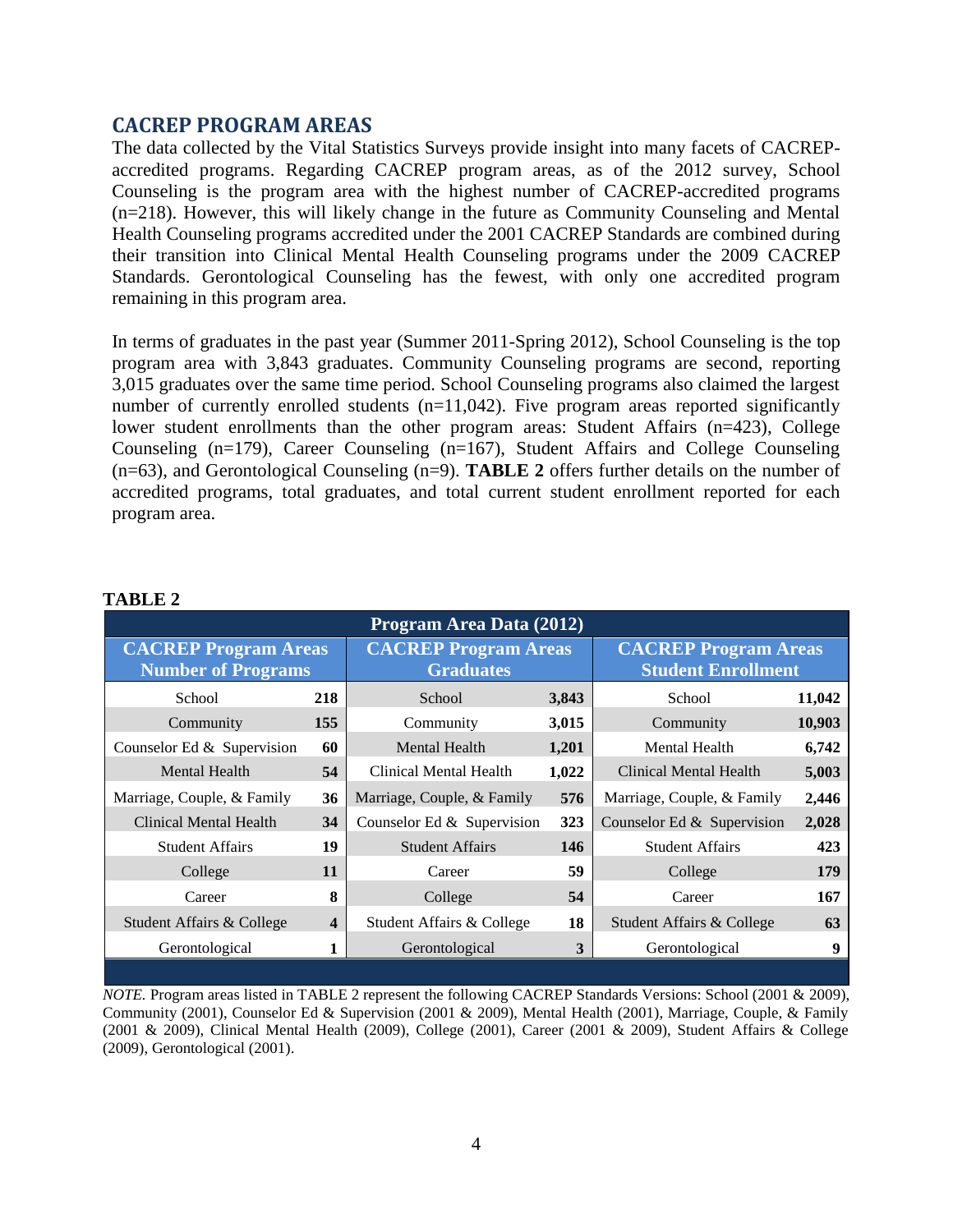## PROGRAM AREA AVERAGES

The Vital Statistics Survey asks programs to report the number of credit (semester) hours required for each accredited program area. In an effort to provide a general description of current credit hour requirements being used by programs across the country, the average number of credit hours required to earn a degree in each CACREP program area is listed in **TABLE 3**. The average number of students who graduated in the past year and average current student enrollment reported for program areas are also included in the table to help illustrate the size differences between " average" graduate counseling programs based on program area.

| Program Area Averages (2012)  |                  |                       |                        |  |
|-------------------------------|------------------|-----------------------|------------------------|--|
| <b>CACREP Program Area</b>    | Avg. Credit Req. | <b>Avg. Graduates</b> | <b>Avg. Enrollment</b> |  |
| Career                        | 55               |                       | 21                     |  |
| <b>Clinical Mental Health</b> | 60               | 30                    | 147                    |  |
| College                       | 53               |                       | 16                     |  |
| Community                     | 55               | 20                    | 71                     |  |
| Gerontological                | 60               | 3                     | 9                      |  |
| Marriage, Couple, & Family    | 61               | 16                    | 68                     |  |
| Mental Health                 | 61               | 22                    | 125                    |  |
| School                        | 52               | 18                    | 51                     |  |
| <b>Student Affairs</b>        | 50               | 8                     | 22                     |  |
| Student Affairs & College     | 54               | 5                     | 16                     |  |
| Counselor Ed & Supervision    | 73               |                       | 34                     |  |

#### **TABLE 3**

*NOTE.* Program areas listed in TABLE 3 represent the following CACREP Standards Versions: School (2001 & 2009), Community (2001), Counselor Ed & Supervision (2001 & 2009), Mental Health (2001), Marriage, Couple, & Family (2001 & 2009), Clinical Mental Health (2009), College (2001), Career (2001 & 2009), Student Affairs & College (2009), Gerontological (2001).

# **CACREP STUDENTS**

Recognizing the importance of counseling students and the need to understand more about them as a stakeholder group, CACREP asks specific questions about students on the Vital Statistics Survey. **TABLE 4** contains data regarding the number of individuals who applied to CACREP programs in the past year, the number of students who graduated from CACREP programs in the past year, and the total number of students currently enrolled in CACREP programs across the country. Information about total program applicants, graduates, and current student enrollment is broken down by program level (i.e., masters vs. doctoral).

#### **TABLE 4**

| <b>Student Information by Level</b>                                                        |        |        |       |  |  |
|--------------------------------------------------------------------------------------------|--------|--------|-------|--|--|
| <b>Student Enrollment</b><br><b>Applicants</b><br><b>Program Level</b><br><b>Graduates</b> |        |        |       |  |  |
| <b>CACREP Masters Programs</b>                                                             | 34.885 | 36.977 | 9.937 |  |  |
| <b>CACREP</b> Doctoral Programs                                                            | 1.416  | 2,028  | 323   |  |  |
| <b>All CACREP Programs</b><br>39,005<br>36.301<br>10.260                                   |        |        |       |  |  |
|                                                                                            |        |        |       |  |  |

*NOTE*. The aggregate applicant and graduate data in TABLE 4 are based on program report and reflect the total number of applications received and total number of students who graduated from programs "in the past year" (Summer 2011-Spring 2012). Conversely, current student enrollment is based on data reported by programs as of the date each program submits the Vital Statistics Survey for a given year.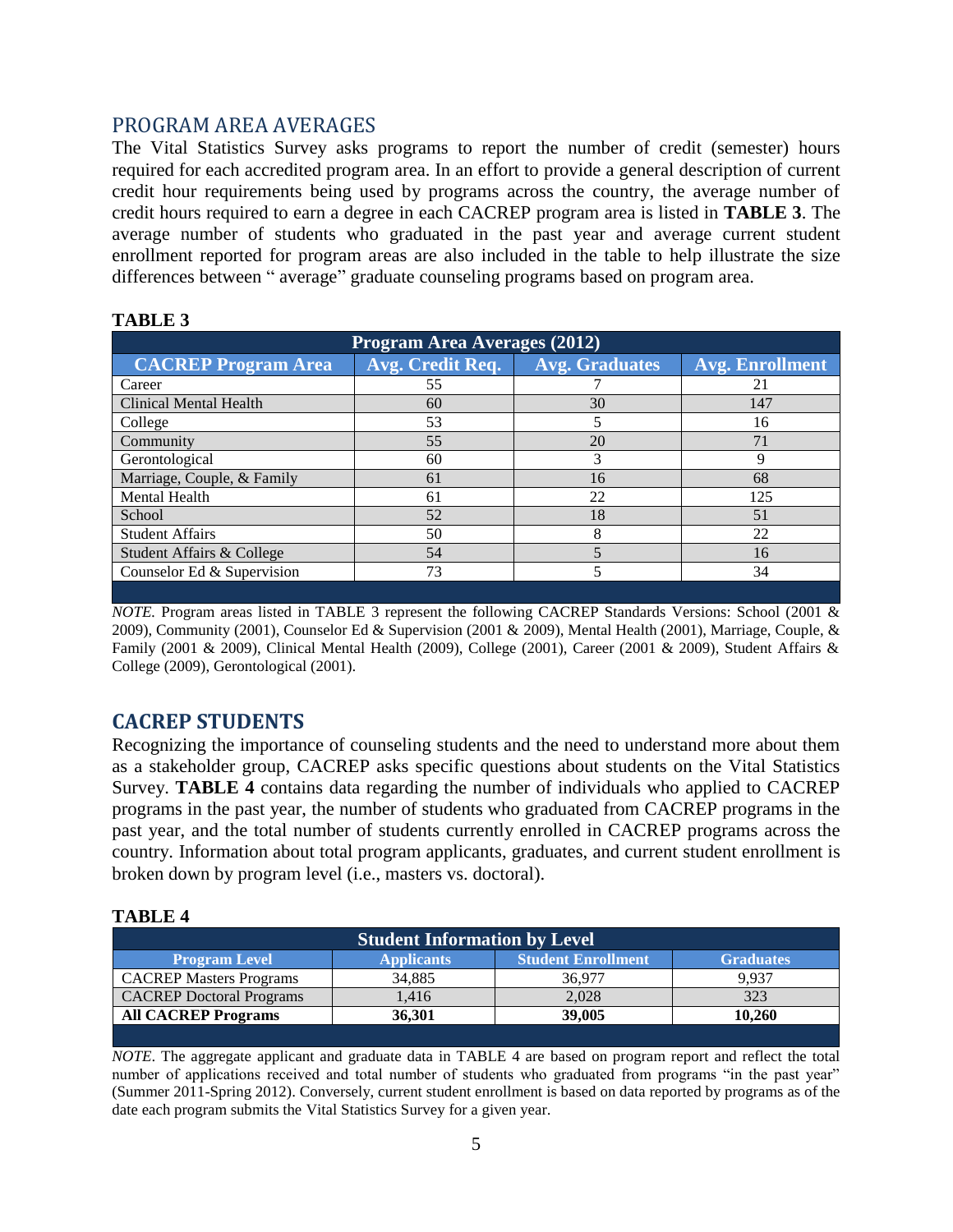#### DEMOGRAPHICS OF CACREP STUDENTS

Placing significant value on diversity, CACREP requires counseling programs to create and support an inclusive learning community. The CACREP Standards not only call for programs to recruit, employ, and retain a diverse faculty; the Standards also require programs to make systematic efforts to attract, enroll, and retain a diverse student body. Part of examining diversity within the counseling profession involves taking a close look at the individuals who are becoming professional counselors. Going beyond numbers of applicants, graduates and student enrollments, this final section will provide a detailed perspective regarding the makeup of the CACREP student body. Racial/ethnic demographic breakdowns are reported for CACREP masters students (see **TABLE 5**), CACREP doctoral students (see **TABLE 6**), and all CACREP graduate students combined (see **TABLE 7**). Lastly, **FIGURE 2** illustrates the gender differences among students enrolled in CACREP-accredited programs followed by **FIGURE 3** which highlights information about students with disabilities as reported by programs on the 2012 CACREP Vital Statistics Survey.

| <b>CACREP Masters Student Demographics</b>    |               |               |          |  |
|-----------------------------------------------|---------------|---------------|----------|--|
| <b>Race/Ethnicity</b>                         | <b>Gender</b> | <b>Total</b>  |          |  |
|                                               | <b>Male</b>   | <b>Female</b> |          |  |
| African<br>American/Black                     | 2.88%         | 18.09%        | 20.97%   |  |
| American<br>Indian/Native                     | 0.12%         | 0.54%         | $0.65\%$ |  |
| Alaskan                                       |               |               |          |  |
| Asian American                                | 0.33%         | 1.56%         | 1.89%    |  |
| Caucasian/White                               | 10.63%        | 50.56%        | 61.19%   |  |
| Hispanic/Latino                               | 1.23%         | 6.06%         | 7.30%    |  |
| <b>Native</b><br>Hawaiian/Pacific<br>Islander | 0.03%         | 0.10%         | 0.13%    |  |
| Multiracial                                   | 0.14%         | 0.96%         | 1.10%    |  |
| Non-resident<br>Alien                         | 0.20%         | 0.66%         | $0.86\%$ |  |
| Other/Undisclosed                             | 0.90%         | 5.01%         | 5.91%    |  |

#### **TABLE 5**

*NOTE.* Some programs were unable to provide student racial/ethnic demographic information on the 2012 Vital Statistics Survey. The data in TABLE 5 is based on a sample size of 28,496 students currently enrolled in CACREP-accredited masters programs, which accounts for 77.06% of all students currently enrolled in CACREP-accredited masters programs.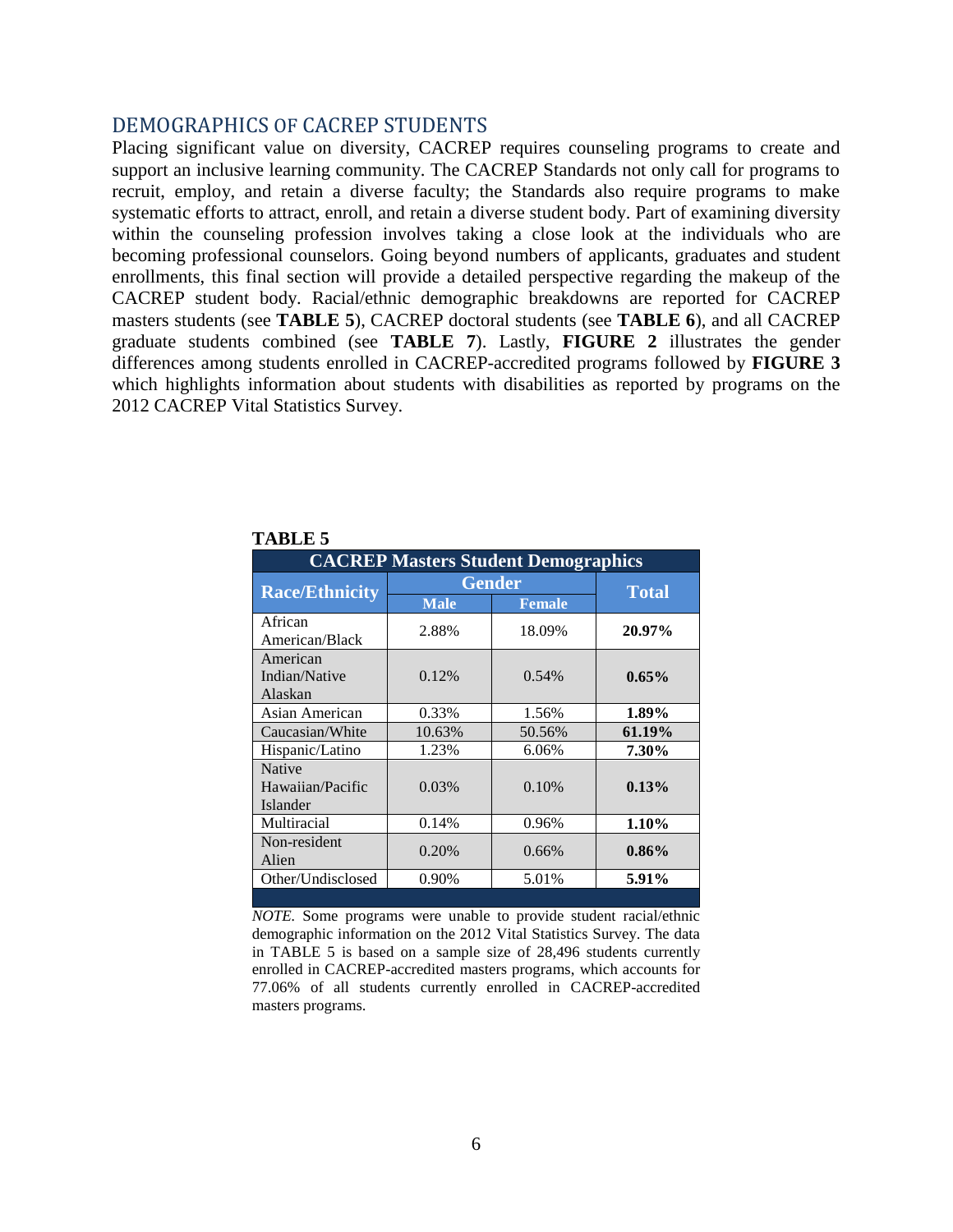| <b>CACREP Doctoral Student Demographics</b> |               |               |          |
|---------------------------------------------|---------------|---------------|----------|
| <b>Race/Ethnicity</b>                       | <b>Gender</b> | <b>Total</b>  |          |
|                                             | <b>Male</b>   | <b>Female</b> |          |
| African<br>American/Black                   | 5.53%         | 14.98%        | 20.51%   |
| American<br>Indian/Native<br>Alaskan        | 0.14%         | 0.54%         | $0.67\%$ |
| Asian American                              | 0.81%         | 2.43%         | $3.24\%$ |
| Caucasian/White                             | 16.26%        | 42.91%        | 59.18%   |
| Hispanic/Latino                             | 1.28%         | 4.66%         | $5.94\%$ |
| Native<br>Hawaiian/Pacific<br>Islander      | 0.14%         | 0.34%         | $0.47\%$ |
| Multiracial                                 | 0.40%         | 0.67%         | 1.08%    |
| Non-resident<br>Alien                       | 0.94%         | 4.05%         | 5%       |
| Other/Undisclosed                           | 1.15%         | 2.77%         | 3.91%    |

#### **TABLE 6**

*NOTE.* Some programs were unable to provide student racial/ethnic demographic information on the 2012 Vital Statistics Survey. The data in TABLE 6 is based on a sample size of 1,482 students currently enrolled in CACREP-accredited doctoral programs, which accounts for 73.1% of all students currently enrolled in CACREP-accredited doctoral programs.

| <b>All CACREP Student Demographics</b> |               |               |          |  |
|----------------------------------------|---------------|---------------|----------|--|
| <b>Race/Ethnicity</b>                  | <b>Gender</b> | <b>Total</b>  |          |  |
|                                        | <b>Male</b>   | <b>Female</b> |          |  |
| African                                | 3.01%         | 17.93%        | 20.95%   |  |
| American/Black                         |               |               |          |  |
| American                               |               |               |          |  |
| Indian/Native                          | 0.11%         | 0.54%         | $0.65\%$ |  |
| Alaskan                                |               |               |          |  |
| Asian American                         | 0.35%         | 1.61%         | 1.96%    |  |
| Caucasian/White                        | 10.91%        | 50.18%        | 61.09%   |  |
| Hispanic/Latino                        | 1.23%         | 6.%           | 7.23%    |  |
| <b>Native</b>                          |               |               |          |  |
| Hawaiian/Pacific                       | 0.04%         | $0.11\%$      | 0.15%    |  |
| Islander                               |               |               |          |  |
| Multiracial                            | 0.15%         | 0.95%         | 1.10%    |  |
| Non-resident                           | $0.24\%$      | 0.83%         | $1.06\%$ |  |
| Alien                                  |               |               |          |  |
| Other/Undisclosed                      | 0.91%         | 4.90%         | 5.81%    |  |
|                                        |               |               |          |  |

#### **TABLE 7**

*NOTE.* Some programs were unable to provide student racial/ethnic demographic information on the 2012 Vital Statistics Survey. The data in TABLE 7 is based on a sample size of 29,978 students currently enrolled in CACREP-accredited programs, which accounts for 76.86% of all students currently enrolled in CACREP-accredited programs.